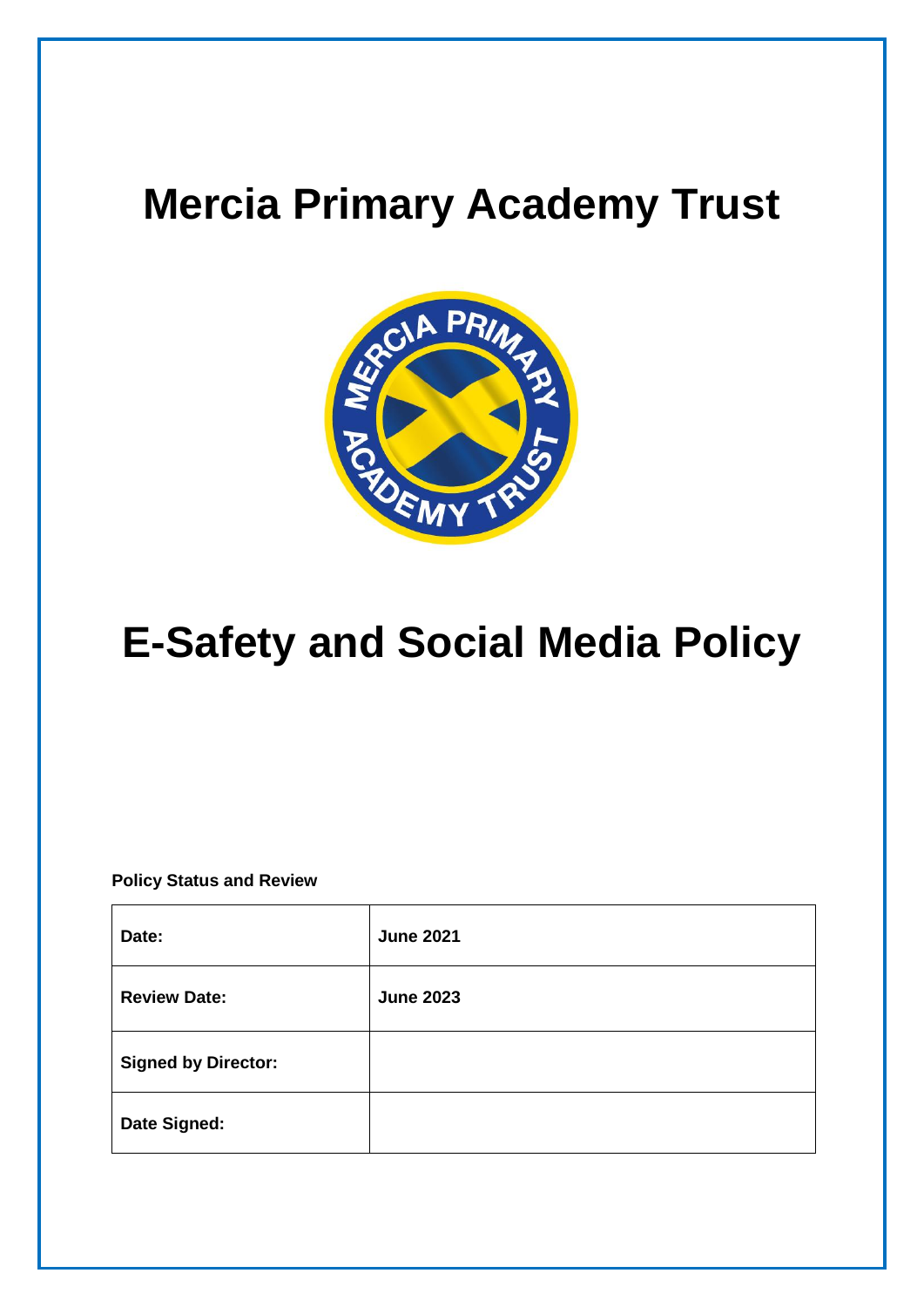#### **Legislation**

Settings are advised to risk assess social media tools to comply with The Health & Safety at Work Act 1974, The Children Act 1989, The Childcare Act 2006, The Management of Health and Safety at Work Regulations 1999 and The Computer Misuse Act 1990 which clarify that all settings have a duty of care to ensure the safety and wellbeing of children and staff.

Additional: The Statutory Framework for the Early Years Foundation Stage pg.22, 3.6 states; Providers must train all staff to understand their safeguarding policy and procedures, and ensure that all staff have up to date knowledge of safeguarding issues. Training made available by the provider must enable staff to identify signs of possible abuse and neglect at the earliest opportunity, and to respond in a timely and appropriate way. These may include: inappropriate sharing of images.

#### **Aim**

To ensure staff/early year's practitioners have a clear and agreed understanding of the benefits and risks of e-safety. It will provide advice on acceptable use and effective control measures to enable individuals to use ICT resources in a safe online environment.

- Safeguarding children is everyone's responsibility so it is of paramount importance to ensure the safety and wellbeing of children at all times and this includes their online safety.
- The registered person will have the overall legal, personal and moral responsibility to ensure that online safety is effectively considered.
- The designated person for safeguarding is to be responsible for online safety alongside the administrator for social media, and will manage the implementation, monitoring and reviewing of the e-safety policy.

To minimise any risks all staff should have effective training on e-safety. A reliable infrastructure and a clear Acceptable Use Agreement (AUA) is in place which is key to effective practice (staff conduct agreement, Setting's Social Media Conduct Agreement & e-Safety Parental Permission Form)

Creating a safer online environment will be on-going, so clear monitoring, evaluation and review of procedures are essential.

All staff should support children's emerging understanding of e-safety by providing a range of resources to support their learning including cameras, tablets, computers etc.

#### **Settings Social Media Policy and Procedure**

Social media tools can provide excellent opportunities for teaching and learning, however such sites can have risks and can never be 100% safe. These risks can be minimised by having an embedded e-safety policy and individuals should consider having separate personal and business on-line communication tools.

If any parents have concerns regarding social media that have a 11+ age limit (or the child's age if lower) we will pass this onto the DSL or the deputy DSL.

We will advise all parents that we will inform the DSL or the deputy DSL if their child is using social media they are not allowed to use due to age restrictions.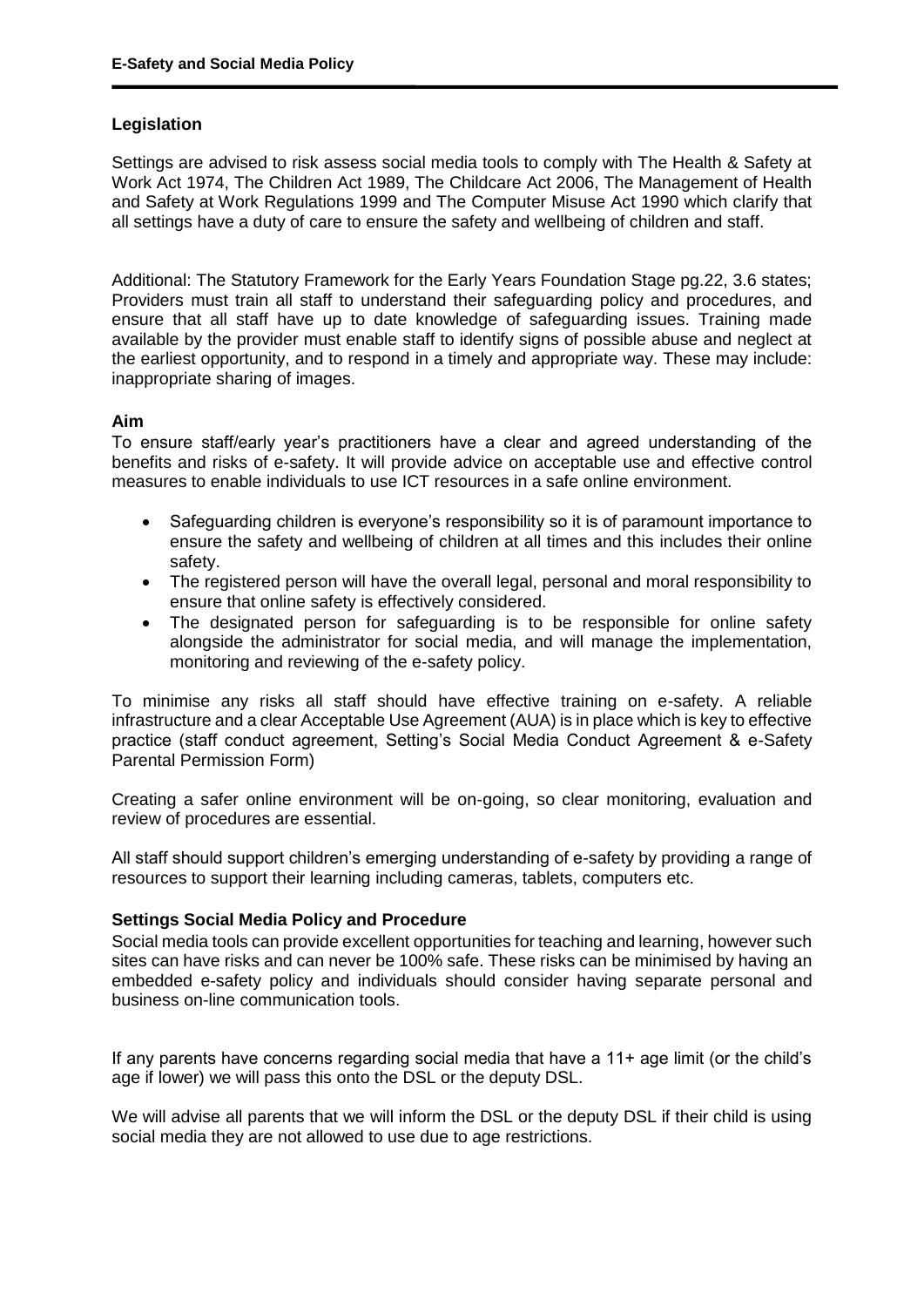## **Administration & Monitoring**

Staff must be aware of their personal and professional conduct when using social media. Staff using social media should consider what information is published to ensure confidentiality is observed at all times and the setting is not brought into disrepute. Content can be easily shared online and circulated far and wide without consent or knowledge, possibly resulting in disciplinary, civil or criminal consequences.

## **Ethical Considerations**

As a communication tool user you should consider the potential associated dangers of posting images, photographs and information on social networking sites.

Key safety concerns include:

- Children being easily identified by their image posing a risk of inappropriate contact by individuals (children's names must not be displayed alongside their images)
- Images being altered and distorted
- Images being used inappropriately causing stress and anxiety

All individuals regardless of age should have a right to participate in the decision making of how information is used and published. The views of children must be considered to comply with 'United Nations Convention on the Rights of the Child':

- Article 3: Best interests of the child
- Article 12: Respect for the views of the child
- Article 13: Freedom of expression
- Article 16: Right to privacy

For further information regarding the law refer to Staffordshire Safeguarding Children Board website: - www.staffsscb.org.uk

The potential risks and use considerations need to be balanced alongside the many benefits of sharing information electronically. These include parents more readily accessing information regarding the setting that their child attends and children being excited about seeing photographs of themselves displayed on the web, bringing the page to life.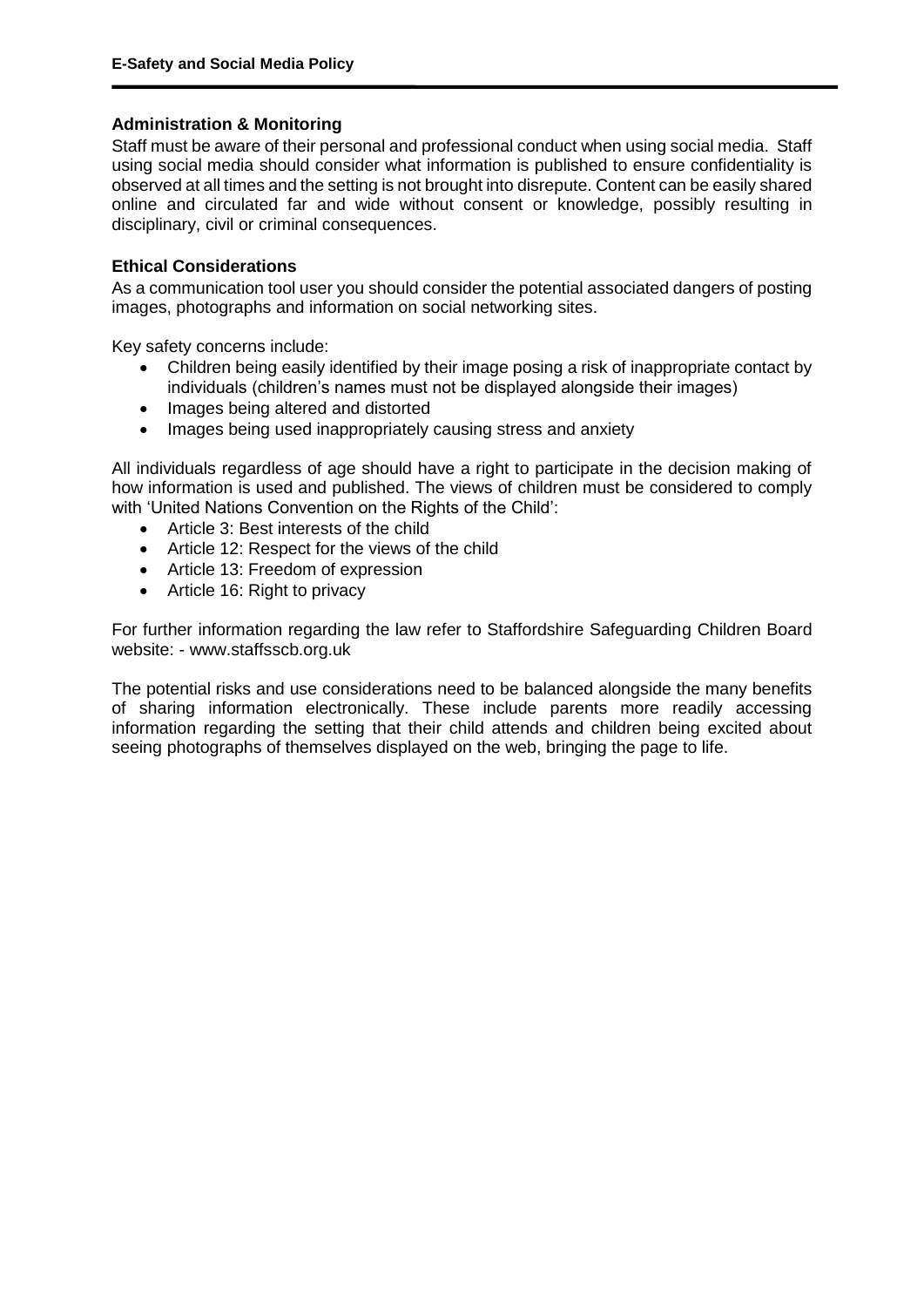## **E-Safety Parental Permission Form**

Dear Parent/Carer

As part of the programme of activities to support your child's learning and development, they will have the opportunity to access a wide range of information and communication technology (ICT) resources.

We recognise the important contribution and value that such resources have in promoting children's learning and development, however, we also recognise there are potential risks involved and therefore have robust e-safety policies and procedures in place.

Please read and sign the permission form below.

Should you wish to discuss the matter further please do not hesitate to contact me.

Yours sincerely,

(Manager) --------------------------------------------------------------------------------------------------------

Parent/Carer e-Safety Permission Form

I give permission for my child to access digital technologies in accordance with Mercia Primary Academy Trust e-safety policies and procedures.

Child's Name: \_\_\_\_\_\_\_\_\_\_\_\_\_\_\_\_\_\_\_\_\_\_\_\_\_\_\_\_\_\_\_

Parent/Carer Name: **Example 2018** 

Parent/Carer Signature: <br>  $(person with parental responsibility)$ 

Date:  $\frac{1}{2}$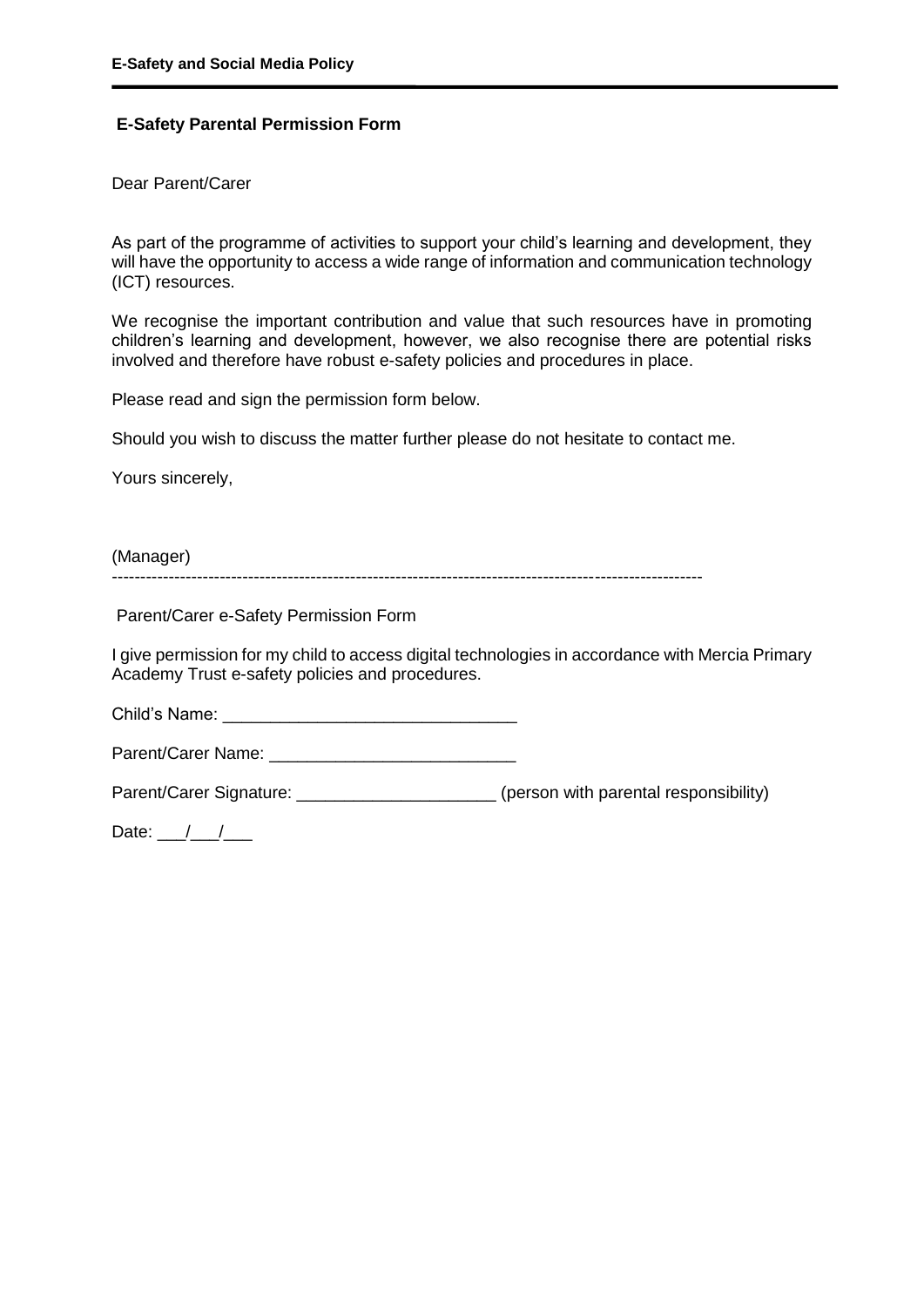#### **Staff Conduct Agreement**

We acknowledge that practitioners will use digital technologies in their personal and social lives so we require them to sign the following Professional Conduct Agreement to ensure clear boundaries between their home and professional roles.

I agree that through my recreational use of social networking sites or other online technologies that I will:

- not bring Mercia Primary Academy Trust into disrepute;
- observe confidentiality and refrain from discussing any issues relating to work;
- not share or post in an open forum, any information that I would not want children, parents/carers or colleagues to view;
- set privacy settings to block unauthorised access to my social networking page and to restrict those who are able to receive updates;
- keep my professional and personal life separate and not accept children and parents/carers as 'friends';
- consider how my social conduct may be perceived by others and how this could affect my own reputation and that of the Mercia Primary Academy Trust;
- either avoid using a profile photograph or ensure it is an image I would be happy to share with anyone;
- report any known breaches of the above;

I understand I am in a position of trust and my actions outside of my professional environment could be misinterpreted by others, and I am conscious of this when sharing information publicly with others.

Name: \_\_\_\_\_\_\_\_\_\_\_\_\_\_\_\_\_\_\_\_\_\_\_\_\_\_\_\_\_\_\_\_\_Signature: \_\_\_\_\_\_\_\_\_\_\_\_\_\_\_\_\_\_\_\_\_\_\_\_\_\_\_\_\_\_

Date:  $\frac{1}{\sqrt{1-\frac{1}{2}}}$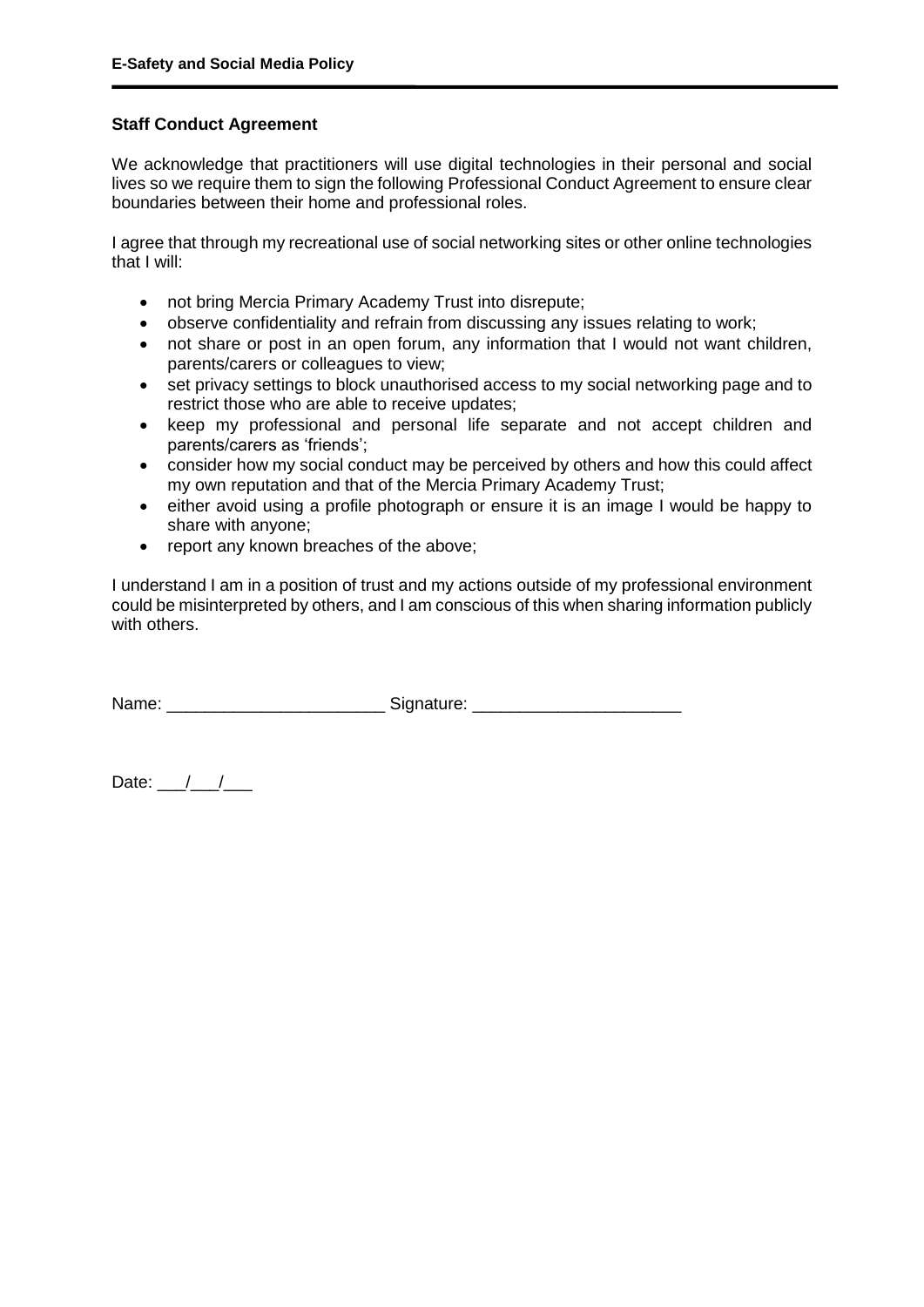#### **Setting's Social Media Conduct Agreement**

We require you to sign and agree to follow the Conduct Agreement for using Mercia Primary Academy Trust t social media communication platforms to ensure clear boundaries between and Mercia Primary Academy Trust home are followed.

Social Media platform:

I agree to:

- not bring Mercia Primary Academy Trust into disrepute by following their social media policy;
- observe confidentiality by not discussing other children, parents or practitioners;
- not share, tag, post or copy any information from Mercia Primary Academy Trust social media platform without prior permission from the 'management';
- keep my professional and personal life separate and not accept children/ parents/carers as 'friends' on my personal page;
- consider how my social conduct may be perceived by others and how this could affect my own reputation and that of Mercia Primary Academy Trust;
- report any known breaches of the above to the designated person for safeguarding Mercia Primary Academy Trust and named social media administrator for social media;
- I understand I am in a position of trust and my actions could be misinterpreted by others and I am conscious of this when sharing information with others on the social media platform site belonging to Mercia Primary Academy Trust.

Name: \_\_\_\_\_\_\_\_\_\_\_\_\_\_\_\_\_\_\_\_\_\_\_\_\_\_\_\_\_\_\_\_\_Signature: \_\_\_\_\_\_\_\_\_\_\_\_\_\_\_\_\_\_\_\_\_\_\_\_\_\_\_\_\_\_

Date:  $\frac{1}{\sqrt{1-\frac{1}{2}}}$